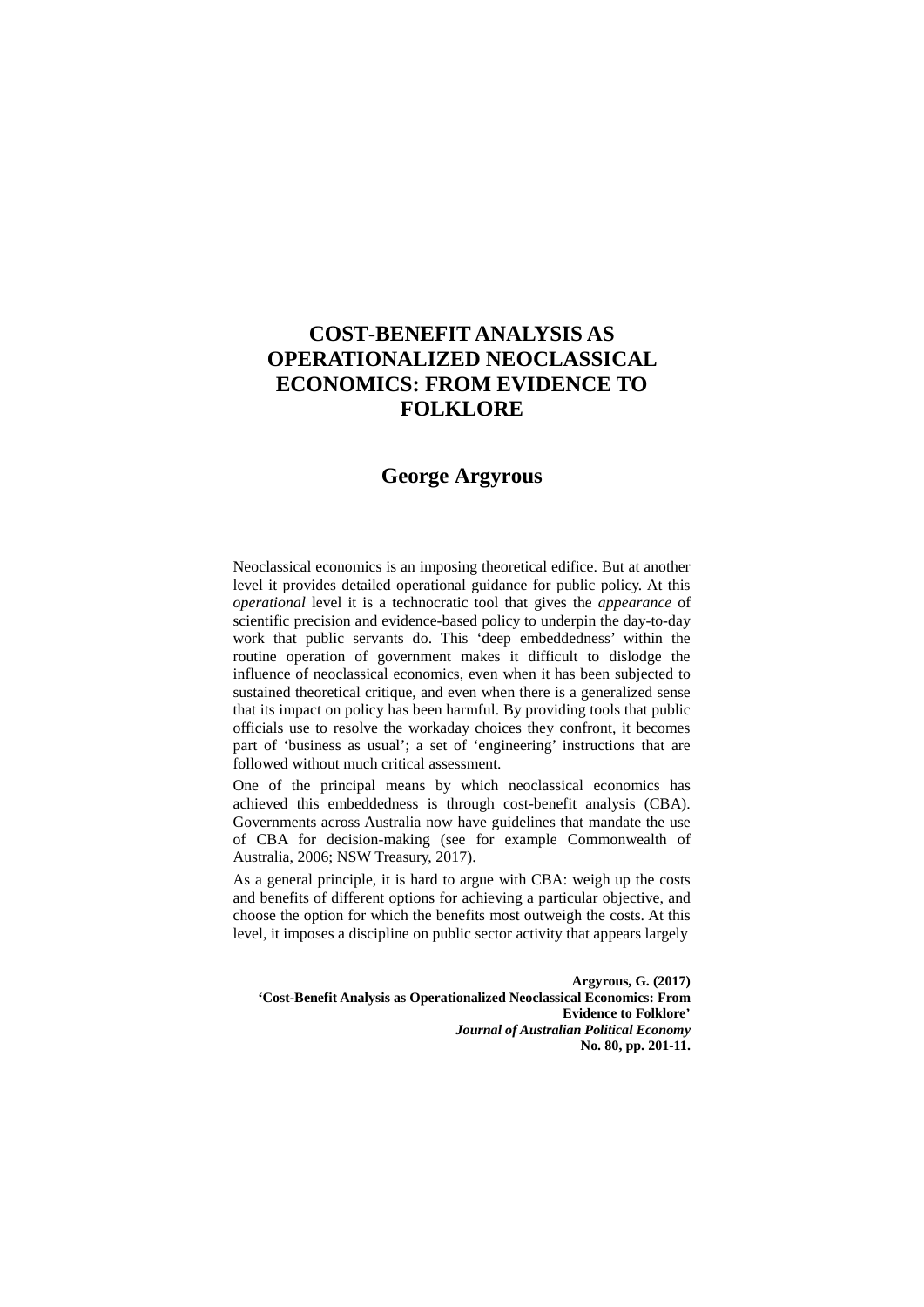beneficial, in that CBA:

 $\overline{a}$ 

- requires decision-makers to acknowledge that the same problem can be tackled through different means – there are options;
- recognises that all the costs and benefits of these choices should be taken into account – options should be evaluated in terms of their social impact rather than just on the immediate 'business case' for each.

From a political economic perspective, however, issues arise with CBA in so far as it adopts marginal utility theory as the principle upon which the costs and benefits are valued (usually in current dollar terms).<sup>[1](#page-1-0)</sup> For example, whether to proceed with a road fatality reduction program by installing traffic lights or by building a roundabout will be judged in terms of the marginal consumer and producer surpluses that are gained or lost by each option relative to the other.

Previous criticism of CBA has focused on the conceptual difficulties of making social welfare judgments on the basis of aggregating individual utilities (Sen, 2000). The choice of the appropriate discount rate for 'telescoping' future costs and benefits into their 'current value equivalent is also contentious. So too is the question of how costs and benefits are distributed among different sections of the population. It is not only the aggregate value of costs and benefits that matters in what are inherently political decisions (see Stilwell 1999; Frank, 2000; and Argyrous, 2013, for an extensive discussion of these issues).

This article focuses on two further aspects of CBA that have a major bearing on its practical application. They are fundamental to the claim of neoclassical economics to act as an operational tool for public sector decision-making by providing dollar values enabling comparison of program options for public spending. The two issues are the so-called 'marginal excess burden of taxation' (MEBT) and the 'value of a statistical life' (VSL). It is argued that, in both instances, the default values that have been adopted in Australian CBA exercises are based on outdated data and methods. They serve a useful pragmatic function for policymakers, relieving public sector employees from doing the hard empirical work of constantly recalculating these values, while providing

<span id="page-1-0"></span><sup>1</sup> See Allan Schmid (1994) for an alternative institutional approach to CBA based on the principle of collective action.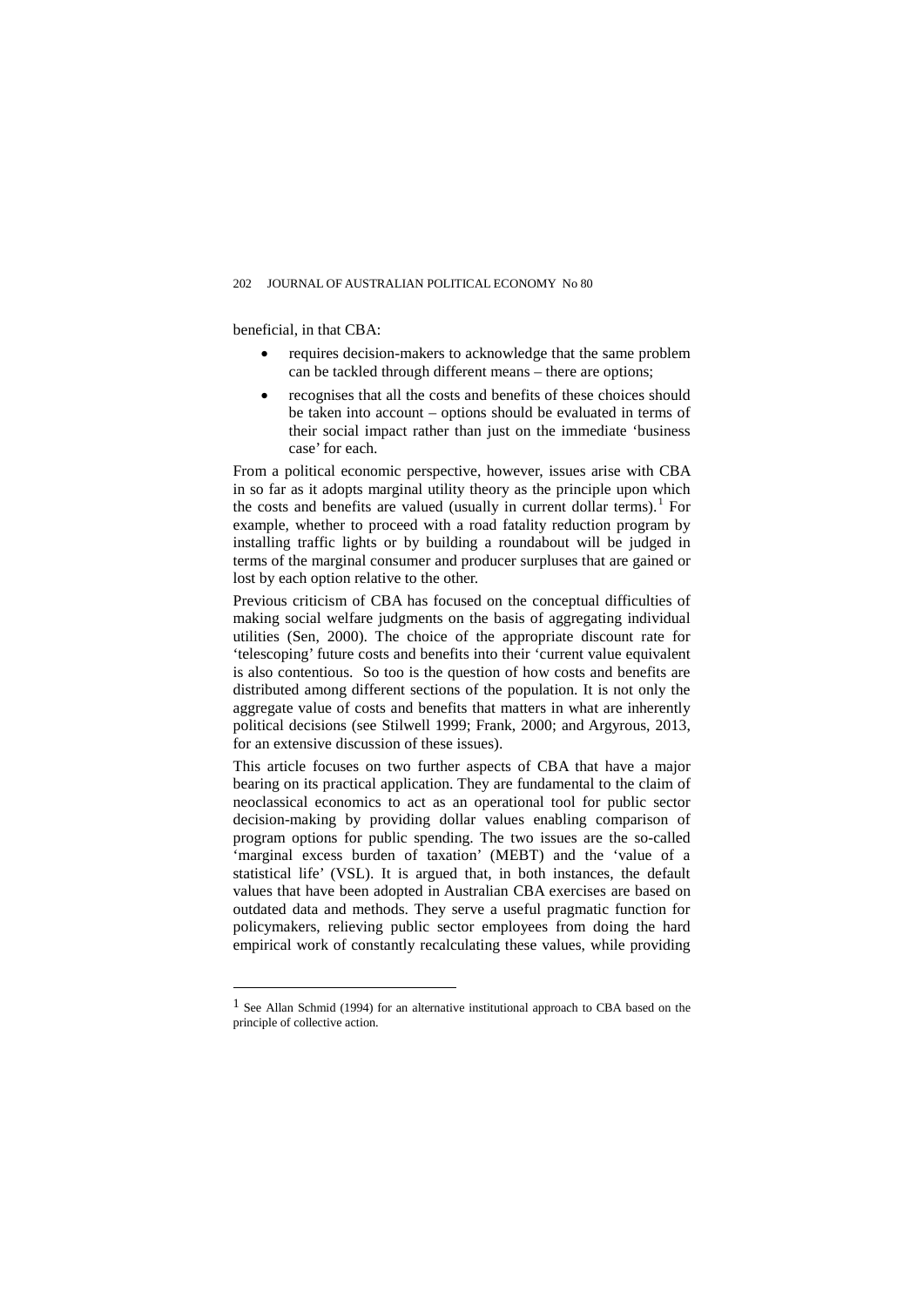a superficial appearance of evidence-based decision-making. But the evidence is in fact folklore. Consequently, the decisions are unsound.

# **The value of a statistical life**

Within the framework of neoclassical economics, everything has a price, including life itself, in so far as people will incur other economic costs to preserve it, or alternatively, accept an economic reward to put it at risk. In terms of the traffic control example above, CBA asks how much society is willing to pay to reduce road fatalities. The answer depends on the aggregated value of those lives saved, which can be given a dollar value through various empirical methods.

These dollar values are for 'statistical lives' (VSL). Abelson (2007: 3) notes that a statistical life is not the life of any specific person. He illustrates the distinction in the following way:

Suppose that a policy or project reduces a small risk of fatality by one in a thousand (by 0.1 per cent). If 1000 individuals are the subject of this policy, on average the policy will save one life. This is important because what we are valuing is the reduction in a small risk for each of 1000 persons. Accordingly empirical studies need to focus on the values that individuals attach to reductions in such risks. The value of VSL will reflect these values.

The Commonwealth Office of Best Practice Regulation (2014: 2) stipulates 'that departments and agencies use the estimate of \$3.5m for the value of statistical life and \$151,000 for the value of statistical life year (both of these are measured in 2007 dollars). Using CPI data to express these estimates in 2014 dollars gives a VSL of \$4.2 million, and a VSLY of \$182,000.'

On the basis of these guidelines, the VSL has been widely adopted by State governments (Victorian Office of Better Regulation 2016) and government agencies such as the Australian Competition and Consumer Commission. It has also been used to measure the VSL when evaluating myriad programs including non-emergency patient transport (Department of Health and Human Services, 2015), clinical trials (Australian Commission on Safety and Quality in Health Care, 2017), regulation of private swimming pool fences (CIE, 2016), and early intervention programs for deaf children (Deloitte Access Economics, 2017).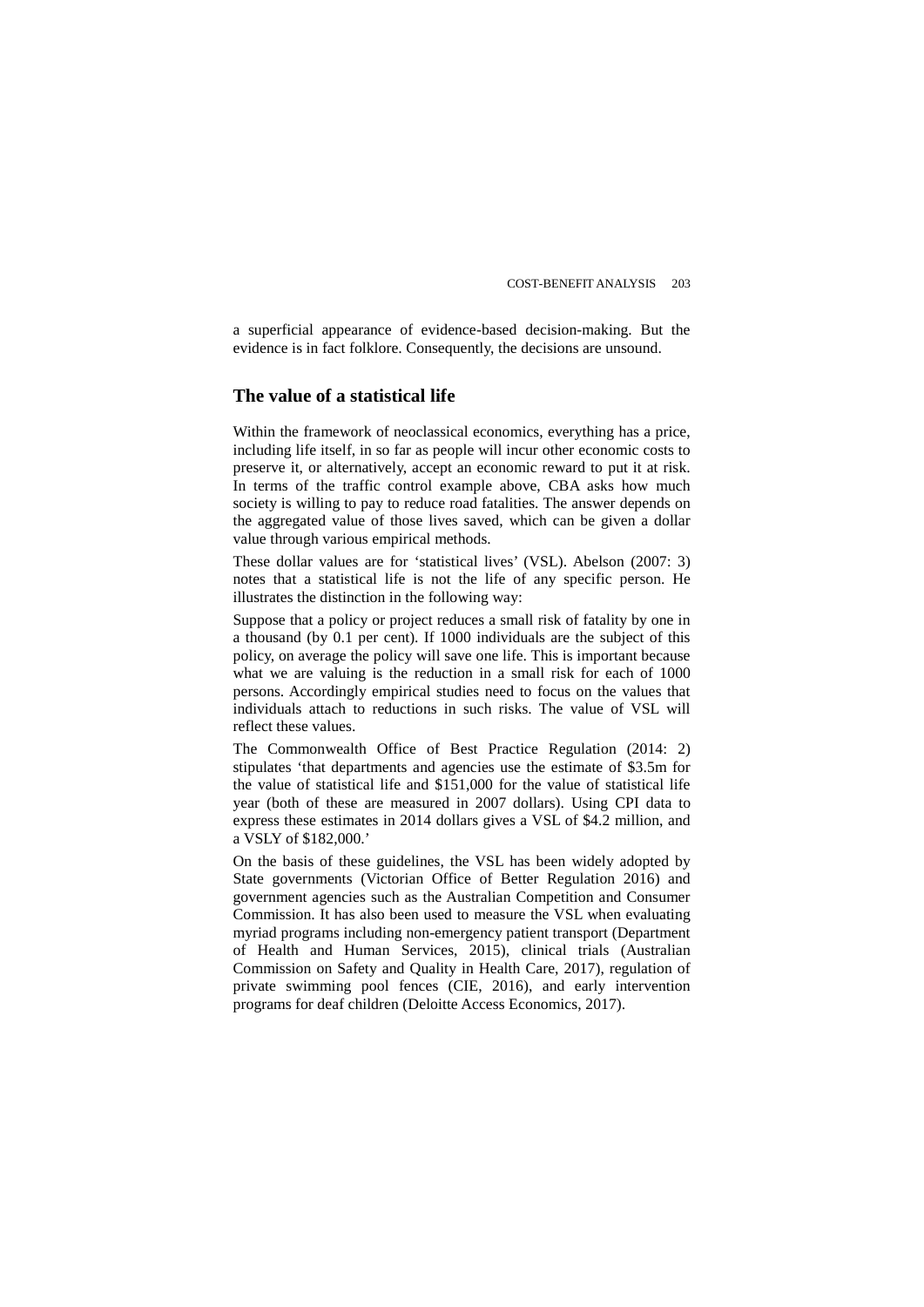Where does this value for a statistical life come from? In principle, there are various means by which it could be derived, including the value of a person's lifetime production less consumption (their 'net economic contribution' to society) or averaging the results of surveys of people's subjective valuations. In practice, governments seek a standard figure. In the Australian case, the Commonwealth (2014: 2) cites Abelson (2007) as providing 'recent empirical evidence' that 'has been assessed to ensure that it is comprehensive and rigorous'.<sup>[2](#page-3-1)</sup> One may question whether a study in 2007 could be described in 2014 as recent. Moreover, Abelson's paper itself is a review of previous studies, so that the Commonwealth is in fact reaching back, through the Abelson review, to studies from as early as 1991. [Table 1](#page-3-0) shows the distribution of the studies included in the Abelson review by year of publication.

| Year of study | Nunmber of studies in review |
|---------------|------------------------------|
| 1991          | 1                            |
| 1993          | 1                            |
| 1994          | 1                            |
| 1995          | 3                            |
| 1997          | 3                            |
| 1998          | 1                            |
| 1999          | 3                            |
| 2000          | $\overline{2}$               |
| 2001          | 3                            |
| 2005          | $\overline{2}$               |
| Total         | 20                           |
| Median year   | 1998                         |

# <span id="page-3-0"></span>**Table 1: Studies reviewed by Abelson (2007) by year of publication**

 $\overline{a}$ 

<span id="page-3-1"></span><sup>2</sup> Abelson (2007) is an updated version of Abelson (2003).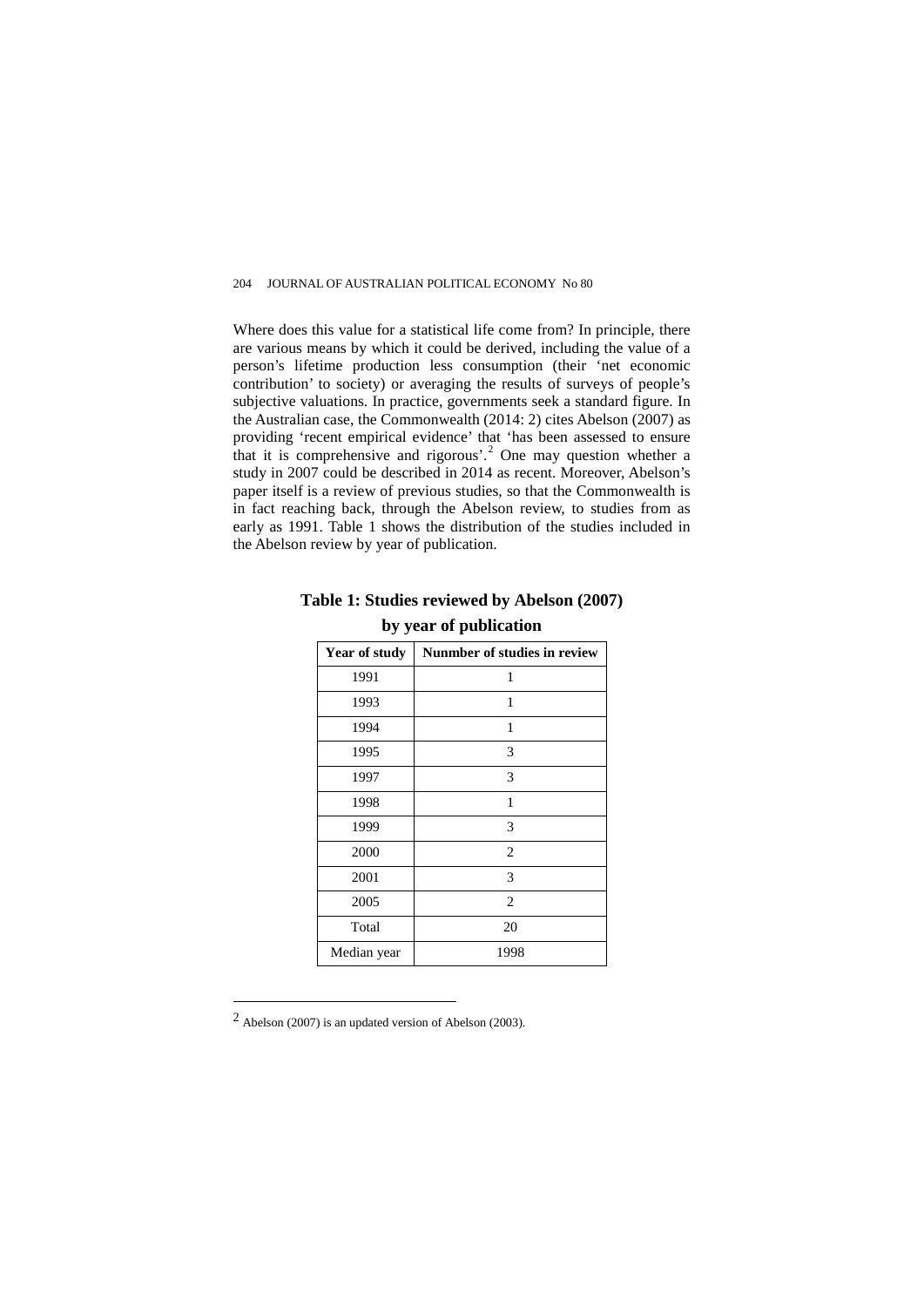We can see from this table that the Commonwealth Government's VSL is derived from studies produced over a fourteen year period, the most recent of which was nearly a decade old at the time that the VSL was adopted. The only two Australian studies included in the Abelson review were from 1997 and 1991, with the rest coming from countries the US, Canada, the UK, Switzerland, France, Sweden, New Zealand, and Japan. Moreover, six of the papers included in the Abelson review were themselves reviews of other individual studies, so that some of these individual studies are 'double counted' by appearing in more than one review. For example, Viscusi (1993) and Mrozek and Taylor (2001) include the same study from 1974.

A closer look at Abelson's (2007) review also shows that the studies he cites produced an incredibly wide range of values for a statistical life. Some were less than \$US1 million, and others as high as \$US19.1 million (unadjusted for inflation). We note again some of these studies cited by Abelson were themselves reviews of a collection of studies that contained a wide variation in the estimated VSL. To adopt a simple average of such a disparate group of empirical valuations only hides the uncertainty in the estimates. It also ignores some of the more nuanced discussion that Abelson and others have raised about using a single, universal, and unchanging VSL, such as the fact that people weigh some risks more heavily than others, and that the same value may not be appropriate for all ages.

Yet none of these considerations have been taken into account in the Government adopting a single, universal measure for VSL that has been uncritically adopted in practice.

# **The marginal excess burden of taxation**

According to neoclassical theory, all government spending needs to be financed. With an implicit assumption of long-run full employment, any increase in government spending must draw on financial resources that would have been used in some other way. The net loss in consumer and producer surplus from the activities that will no longer go ahead as a result of the increase in government spending constitute a deadweight loss in welfare, as understood by neoclassical microeconomics. The extra taxes that have to be raised to finance a new government spending commitment create a Marginal Excess Tax Burden (METB), defined as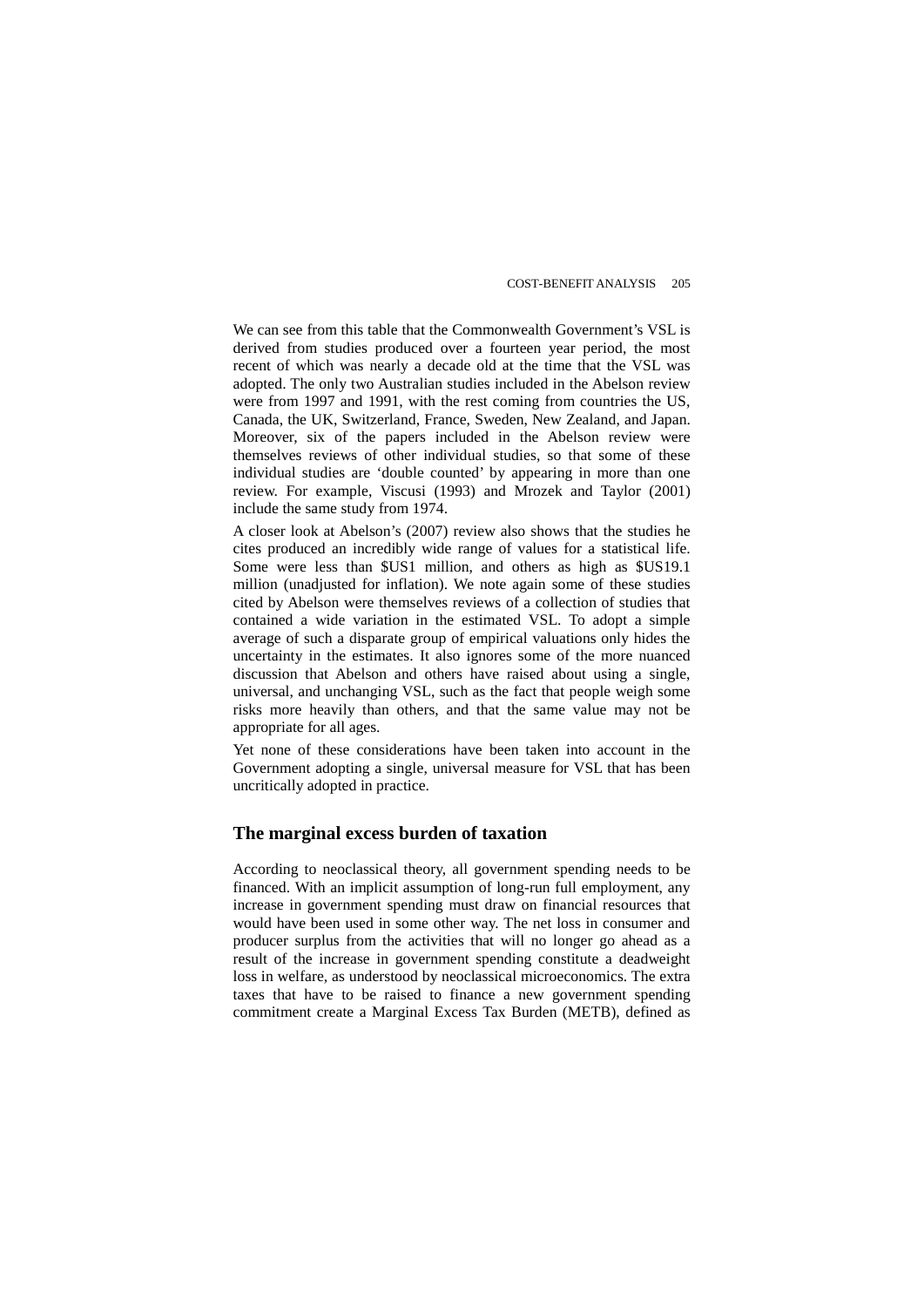the ratio of the loss of social surplus due to imposition of the tax, divided by the total amount of revenue collected. The argument for the use of MEBT in CBA is that higher tax rates will create labor supply disincentives, since they act in a way similar to a fall in the real wage rate.<sup>[3](#page-5-0)</sup>

Interestingly, the latter presumption that there are always work disincentive effects resulting from more government expenditure sits uneasily with standard neoclassical microeconomic theory. As the introductory texts note, price changes have both substitution and income effects. This applies to labour as it does to all commodities. Thus a cut in the after-tax wage may cause workers to substitute leisure for work at the margin, since work is now 'less economically attractive' relative to leisure. Concurrently though, the income effect will work in the opposite direction, because the lowered after-tax income will tend to make workers choose longer hours of work in order to maintain their same total income. Formally, the net effect of the substitution and income effects pulling in different directions is indeterminate.

In practice, such theoretical niceties (or ambiguities) in neoclassical economics are set aside. The Australian Government's *Handbook of Cost-Benefit Analysis* simply posits that METB has a value of 25 per cent (Department of Finance and Administration 2006: 37), citing Campbell (1997) to justify that figure. In other words, for every direct dollar spent by government on a new program, the *social cost* is assumed to be \$1.25. Similarly, the New Zealand Treasury's *Cost Benefit Analysis Primer* stipulates, on the basis of the same study, 'a rate of 20% as a default deadweight loss value in the absence of an alternative evidence based value' (2005: 18).

This METB value of 1.2–1.25 has been used in a number of CBAs (White *et al*. 2012; Abelson and Joyeux 2007). For example, Moore et al (2010: 9) defer to the 'default deadweight loss recommended by the [New Zealand] Treasury' of 20 per cent. Similarly, the *Independent Costbenefit Analysis of Broadband and Review of Regulation Volume II – The Costs and Benefits of High-Speed Broadband* (Department of

 $\overline{a}$ 

<span id="page-5-0"></span><sup>3</sup> Conceptually, two sources of deadweight loss may flow from higher taxation: changes in consumption patterns and changes in the supply of labor. Calculations of METB tend to focus on the labor supply effect, as it is not clear exactly how net consumption is affected by the provision of the program and the associated form of taxation.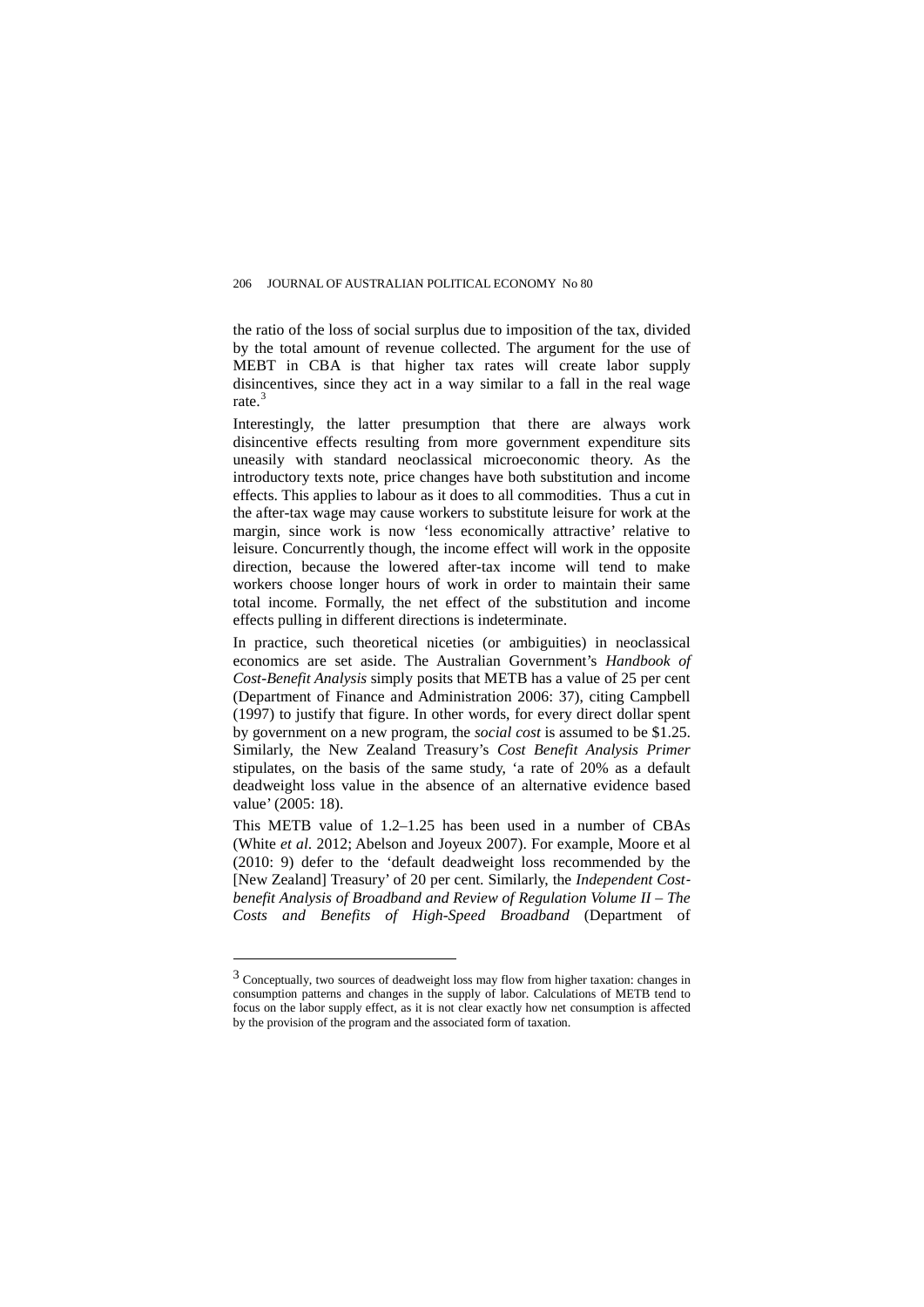Communications and the Arts 2014: 42) applied a METB of 0.24 cents per dollar.

Thus practice has settled on 'default values' for METB of 1.2–1.25 that can be 'plugged in' to a CBA, effectively penalizing proposed public spending programs, which must show a much greater benefit than would otherwise be the case before they can be approved to go ahead.

Before we investigate the empirical basis for these 'default values' of 1.2–1.25 for METB, we should note some underlying theoretical issues. We can begin with the premise that any increase in government spending must lead to some future increase in taxation. Although never explicitly articulated, this premise seems to rest on the belief that the economy operates, or at least tends to operate over the long run, at the full employment level.

Political economists, by contrast, emphasize that persistent structural unemployment is the norm. In these more typical real-world conditions, increases in public spending will tend to lead to higher output levels, which may at least partially generate the tax revenue to 'fund' the program. This Keynesian reasoning challenges the presumption that public spending is a burden, emphasizing that it can generate more output and more jobs. Moreover, even if full employment were to be assumed, it is important to recognize that particular types of government spending such as infrastructure may increase productivity and therefore net tax revenue (Otto and Voss, 199[4](#page-6-0); Paul 2003).<sup>4</sup>

But what is the empirical basis for assuming a METB value of between 1.2–1.25? The key Australian study is Campbell and Bond (1997) whose basic methodology was to construct a representative agent model for each of the 10 gross income deciles in Australia and then to simulate for each group the labor supply effects of a 1 percent increase in marginal income tax rates. Their main conclusion is that 'a project proposed to be undertaken by the Australian federal government needs to have a benefit/cost ratio in the range 1.19–1.24 if it is to receive serious consideration' (1997: 32). Apart from a host of very restrictive assumptions, this study draws on data that are now seriously out of date.

In particular, Campbell and Bond draw on an earlier study by Apps and Savage (1989) to provide the parameters for labor supply elasticities

 $\overline{a}$ 

<span id="page-6-0"></span><sup>4</sup> Freebairn (1995) has shown how relaxing the assumption of full employment seriously affects the estimate of METB.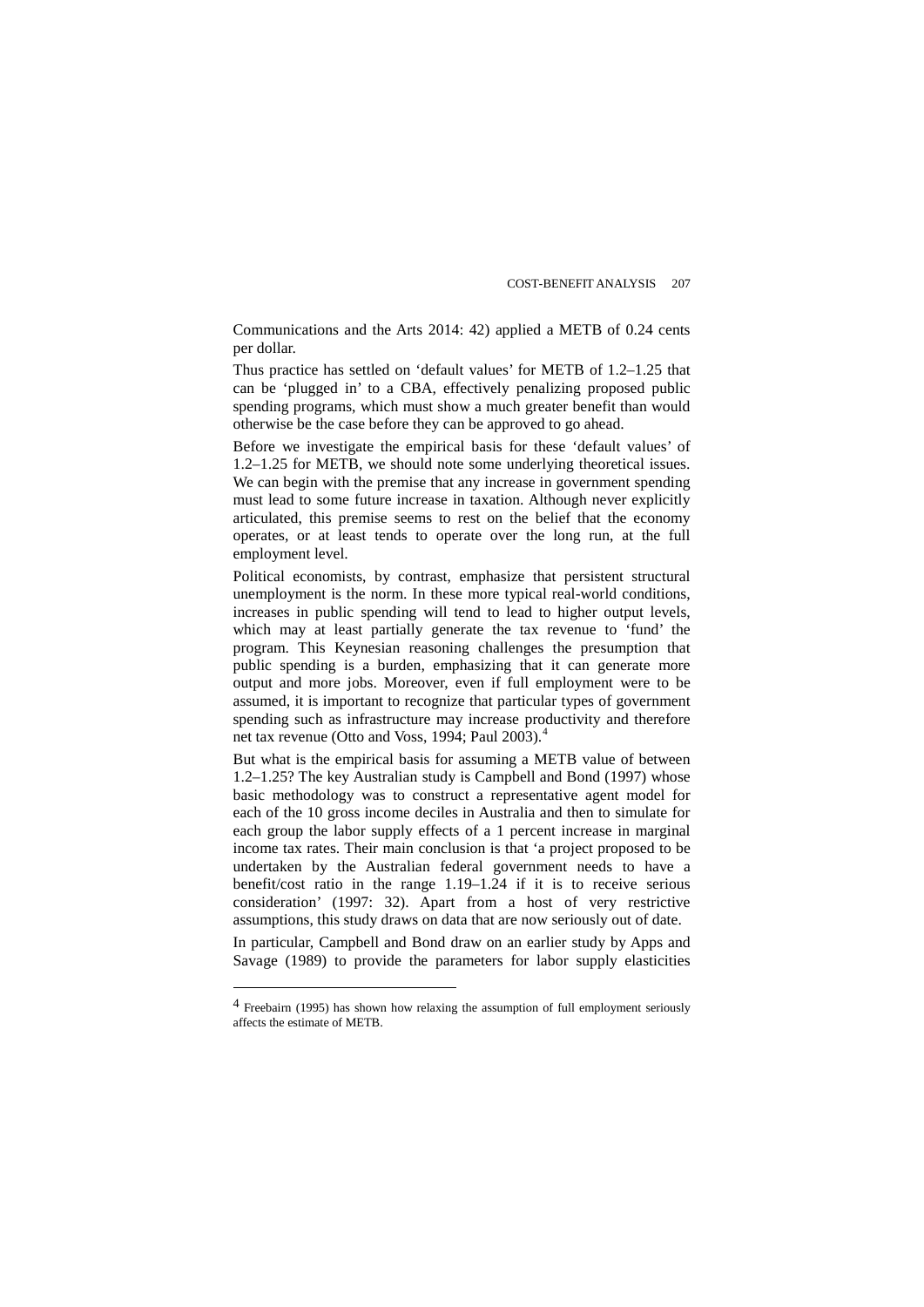from which Campbell and Bond simulate the welfare loss from higher tax rates. But Apps and Savage used income data and marginal income tax rates from *1981–82*. Their analysis is also based on a very restrictive set of assumptions about the structure of households and the way they allocate resources, including income, among their respective members.

Whatever the merits of this analysis may have been in the 1980s, it is questionable whether the results can still be uncritically applied over thirty years later. The nature of the labor market in Australia and New Zealand has changed dramatically since the 1980s. Two particular developments cast doubt on such dated empirical estimates for the MEBT:

- changes in the labor market and how these might affect labor supply elasticities;
- changes in income tax rates (Harding et al, 2009) and the distribution of tax collection.

The classic single-earner/male-breadwinner household, which is the model assumed by Apps and Savage (1989: 341), is no longer as common and there has been a noticeable shift from full-time to part-time and casual employment, corresponding with a growth in employment for females (see Harding *et al* 2009 for a detailed breakdown of these changes and implications for tax rates).

Moreover, a wealth of research has emerged to show that the labor supply effects of taxation changes vary across groups in the labor market (see for example Creedy 2004). Indeed, for some groups, such as working wives, the labor supply curve might be backward bending. As Miller (1985) found in an early study in Australia, labor supply may *increase* for this group as the effective wage rates goes down.

Calculating the MEBT of government programs also crucially depends on the choice of tax assumed to be used to raise finance. For example, Econtech KPMG (2010: 5), provides estimates for the METB ranging from 80% (tobacco excise) to 192% (gambling taxes) (see also Bates, 2001). Generally, the values for MEBT are lower for consumption than for income taxes (Diewert and Lawrence, 1995); given the shift in the tax base in the last 30 years toward consumption, this suggests a need to revise assumptions.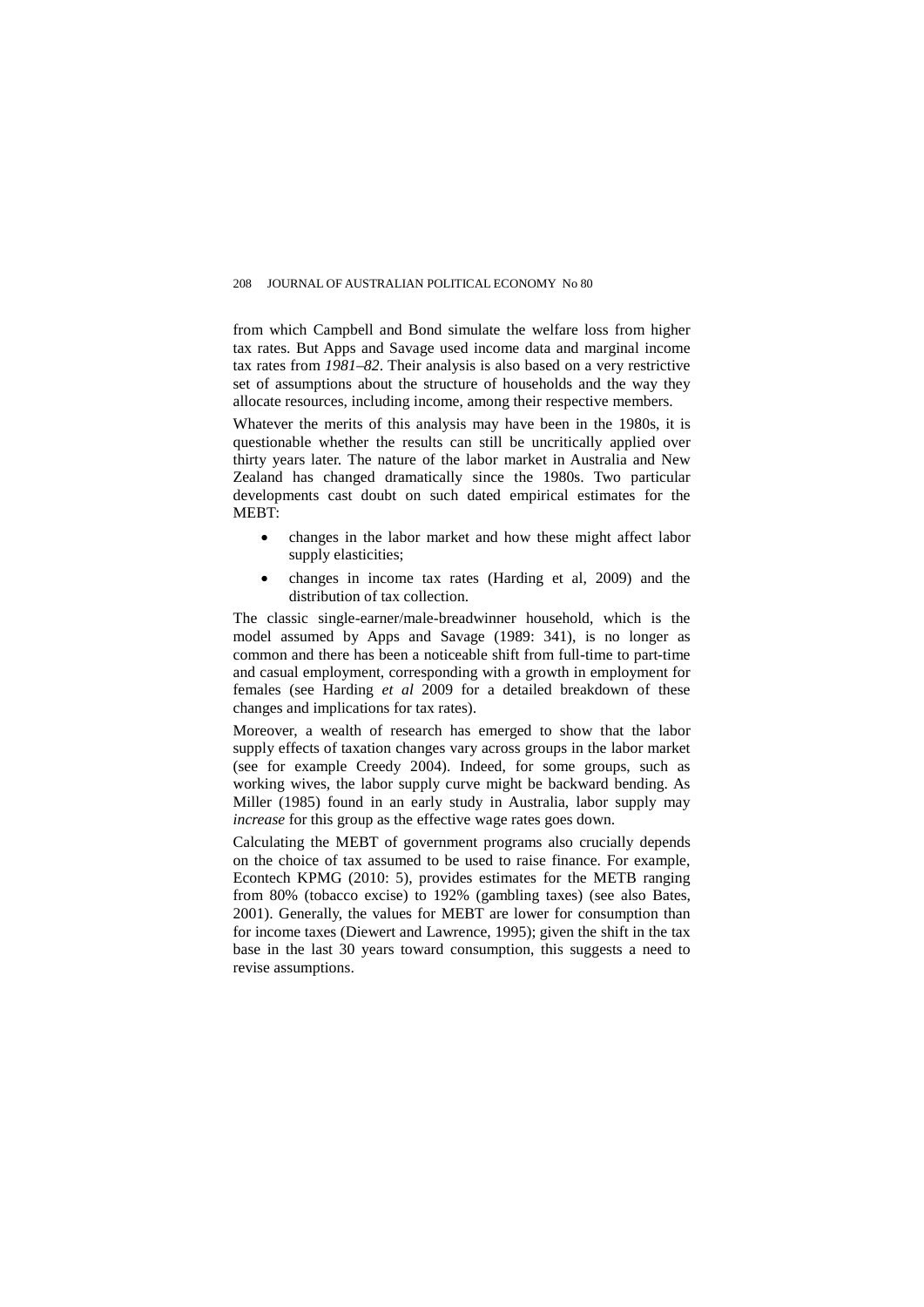# **Conclusion**

Cost-benefit analysis is an attempt to apply mainstream economic reasoning to public policy decision-making. It is fraught with conceptual and empirical difficulties. This article has emphasized some features that are particularly problematic in its Australian applications. These relate to the valuation of life and the presumption that there is a measurable loss in social welfare resulting from additional government spending that is financed by taxes. Official Australian CBA guidelines have mandated specific values for both that must be adopted in the CBA calculations. These values have the appearance of being empirically grounded and, in each instance, the guidelines refer to a 'classic' study. But closer inspection of these classic studies shows that they draw from other studies and earlier data, often going back to the 1970s and 1980s. What appears to be evidence in fact has become folklore. Uncritically adopting these values, even where there is a literature to suggest that they need to be treated with caution or dramatically updated (even accepting, that is, the neoclassical idiom in which they sit) reflects a profound intellectual slovenliness.

Political economists need to continue challenging the theoretical premises behind the use of cost-benefit analysis. But the flawed empirical basis for this operationalized version of neoclassical economics should also be challenged. Otherwise decisions about public spending will continue to be made on an unsound basis.

*George Argyrous is Senior Lecturer in the School of Social Sciences, UNSW, and the Australia and New Zealand School of Government.*

*g.argyrous@anzsog.edu.au*

### **References**

Abelson, P. (2003). The Value of Life and Health for Public Policy, *Economic Record*, 79, S2–S13.

Abelson, P. (2007). *Establishing a Monetary Value for Lives Saved: Issues and Controversies*, Working Papers in Cost Benefit Analysis WP 2008-2, Department of Finance and Deregulation.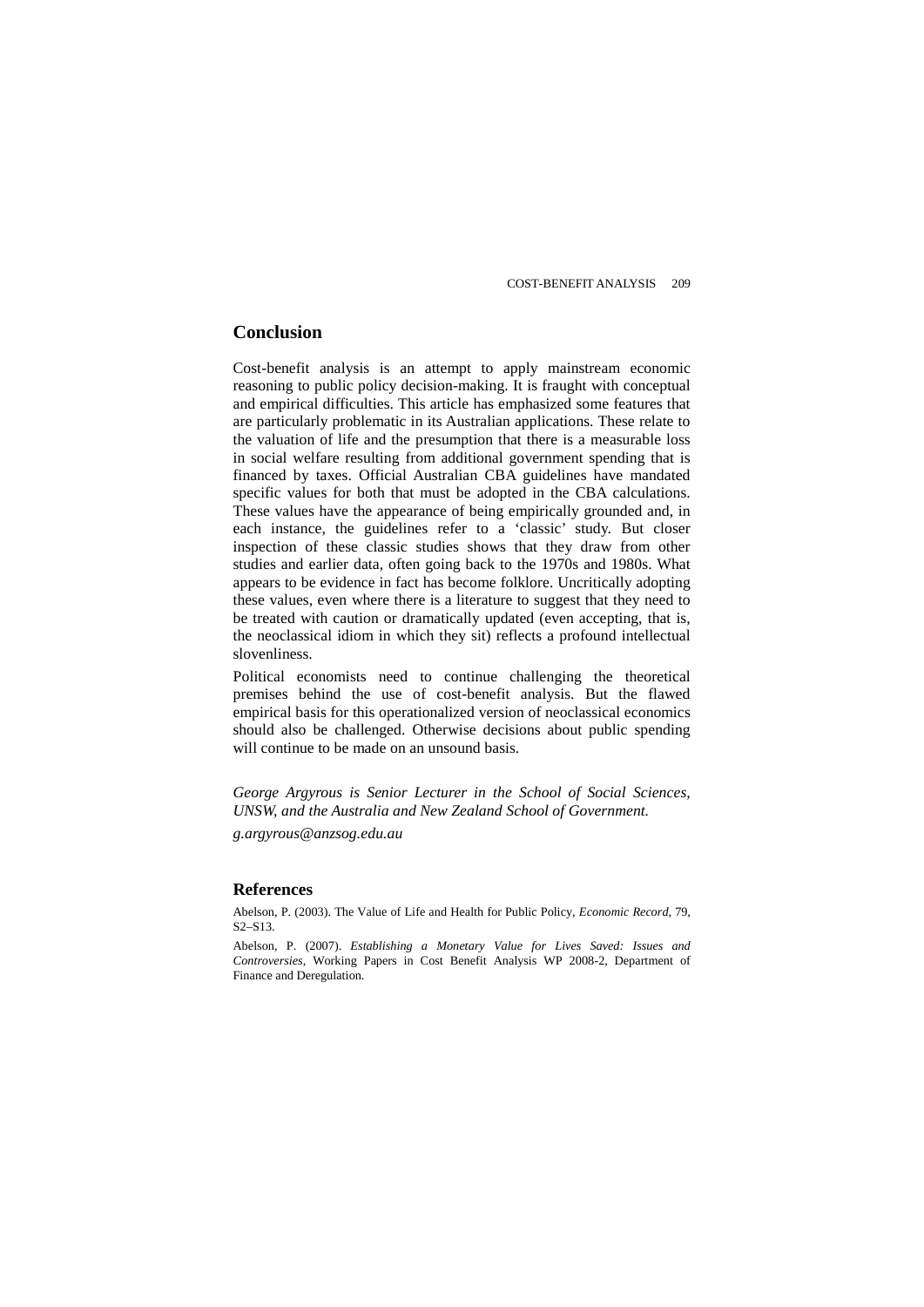Allan Schmid, A. (1994). Cost-Benefit Analysis, in Hodgson, G., Samuels, W.J., and Tool, M.R. (ed's), *The Elgar Companion to Institutional and Evolutionary Economics, A–K*, Edward Elgar, Aldershot.

Argyrous, G. (2013). *A review of government Cost-Benefit Analysis* 

*guidelines.* SSC/ANZSOG Occasional Paper. ANZSOG,

Melbourne, *[https://www.anzsog.edu.au/resource-library/research/a-review-of-government](https://www.anzsog.edu.au/resource-library/research/a-review-of-government-cost-benefit-analysis-guidelines)[cost-benefit-analysis-guidelines](https://www.anzsog.edu.au/resource-library/research/a-review-of-government-cost-benefit-analysis-guidelines)*.

Australian Commission on Healthcare Safety and Quality in Health Care. (2017). *Economic evaluation of investigator-initiated clinical trials conducted by networks*, [https://www.safetyandquality.gov.au/wp-content/uploads/2017/07/Economic](https://www.safetyandquality.gov.au/wp-content/uploads/2017/07/Economic-evaluation-of-investigator-initiated-clinical-trials-conducted-by-networks.pdf)*[evaluation-of-investigator-initiated-clinical-trials-conducted-by-networks.pdf](https://www.safetyandquality.gov.au/wp-content/uploads/2017/07/Economic-evaluation-of-investigator-initiated-clinical-trials-conducted-by-networks.pdf)*

Boardman, A., Greenberg, D., Vining, A., and Weimer, D. (2013). *Cost-Benefit Analysis: Concepts and Practice*, Pearson New International Edition, Pearson, London.

Campbell, H. (1997). Deadweight loss and the cost of public funds in Australia, *Agenda - A Journal of Policy Analysis and Reform*, 4: 2, pp. 231-236.

Campbell, H.F. and Bond, K.A. (1997). The cost of public funds in Australia, *The Economic Record*, 73:220, pp. 22–34.

Centre for International Economics. (2016). *Regulation on Private Swimming pool barriers*, prepared for the Office of Local Government,

Canberra, *[https://www.olg.nsw.gov.au/sites/default/files/OLG%20-](https://www.olg.nsw.gov.au/sites/default/files/OLG%20-%20Lambert%20Swimming%20Pool%20Review%202015%20-%20Better%20Regulation%20Statement_0.pdf)*

*[%20Lambert%20Swimming%20Pool%20Review%202015%20-](https://www.olg.nsw.gov.au/sites/default/files/OLG%20-%20Lambert%20Swimming%20Pool%20Review%202015%20-%20Better%20Regulation%20Statement_0.pdf)*

*[%20Better%20Regulation%20Statement\\_0.pdf](https://www.olg.nsw.gov.au/sites/default/files/OLG%20-%20Lambert%20Swimming%20Pool%20Review%202015%20-%20Better%20Regulation%20Statement_0.pdf)*

Commonwealth of Australia. (2014). *Best Practice Regulation Guidance Note: Value of statistical life*, Department of Prime Minister and Cabinet, Office of Best Practice Regulation.

Commonwealth of Australia. (2006). *Handbook of Cost-Benefit Analysis*, Financial Management Reference Material No.6.

Creedy, J. (2004), Labour supply incentives in alternative tax and transfer schemes: A diagrammatic introduction, *Australian Economic Review*, 37(2): pp. 230–241.

Deloitte Access Economics. (2017). *Cost-benefit analysis of First Voice's early intervention program*,

Canberra, *[https://corabarclay.com.au/uploads/resources/20170223\\_First\\_Voice\\_DAE\\_cost](https://corabarclay.com.au/uploads/resources/20170223_First_Voice_DAE_cost_benefit_analysis_CBA_V03.pdf) [\\_benefit\\_analysis\\_CBA\\_V03.pdf](https://corabarclay.com.au/uploads/resources/20170223_First_Voice_DAE_cost_benefit_analysis_CBA_V03.pdf)*

Department of Communications and the Arts. (2014). *Independent Cost*-*benefit Analysis of Broadband and Review of Regulation Volume II – The Costs and Benefits of High-Speed Broadband*, Canberra, *[https://www.communications.gov.au/departmental](https://www.communications.gov.au/departmental-news/independent-cost-benefit-analysis-nbn)[news/independent-cost-benefit-analysis-nbn](https://www.communications.gov.au/departmental-news/independent-cost-benefit-analysis-nbn)*

Department of Health and Human Services. (2015). *Non-emergency Patient Transport Regulations*, Regulatory Impact Statement,

Victoria, *[http://www.betterregulation.vic.gov.au/files/2fd15fae-261e-48a8-8a65](http://www.betterregulation.vic.gov.au/files/2fd15fae-261e-48a8-8a65-a60400e8be47/NEPT-Regulations-RIS.pdf) [a60400e8be47/NEPT-Regulations-RIS.pdf](http://www.betterregulation.vic.gov.au/files/2fd15fae-261e-48a8-8a65-a60400e8be47/NEPT-Regulations-RIS.pdf)*.

Diewert, W.D. and Lawrence, D. (1994). *The Marginal Costs of Taxation in New Zealand*, Swan Consultants (Canberra) Pty Ltd.